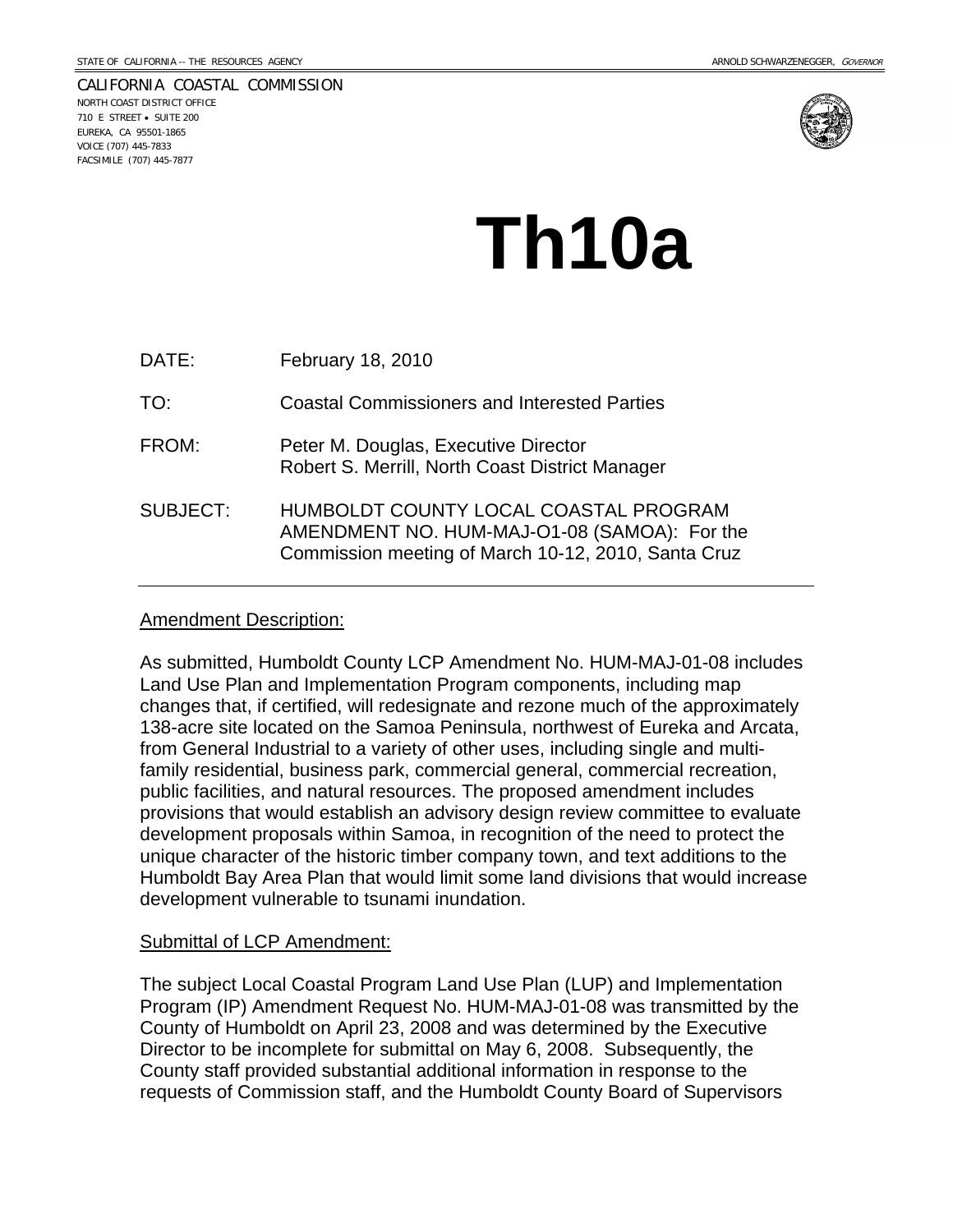Humboldt County LCP Amendment Request No. HUM-MAJ-01-08 Time Extension February 12, 2010 Page 2 of 3

made certain changes to the land use plan and implementation plan components and finalized the previous advisory resolutions and ordinances on October 27, 2009. The revised LCP amendment reflecting the Board's further action was submitted in part by the County on December 11, 2009. The County submitted additional and final components of the revised LCP amendment request on December 15, 2009. On December 16, 2009, the Executive Director determined that the County's revised amendment submittal was in proper order and consistent with the submittal requirements of Coastal Act Section 30510. Therefore, the Executive Director deemed the County's LCP amendment submitted on December 16, 2009.

#### Timing for Commission Action

Once an LCP amendment is deemed submitted (or "filed"), the Coastal Act requires the Commission to act on Implementation Plan (IP) amendments within 60 days, and on Land Use Plan (LUP) amendments and combined LUP/IP amendments within 90 days (Coastal Act Sections 30512, 30513, and 30514).

As noted above, the LCP amendment application was deemed submitted as of December 16, 2009. This proposed LCP amendment would amend both the Land Use Plan and the Implementation Plan and thus, the 90-day requirement applies. The 90<sup>th</sup> day after the date this LCP Amendment Application was deemed submitted is March 16, 2010. Therefore, unless the Commission extends the deadline, the LCP Amendment would need to be acted upon during the Commission's March 10-12, 2010 hearings, the last meeting before March 16, 2010.

# Need for Extension of Time for Review:

After the Executive Director determined on December 16, 2009 that the application was deemed submitted, the staff prepared and published a report and recommendation concerning the LCPA request dated December 22, 2009 for the Commission's next available hearing, on January 15, 2010.

The Humboldt County staff and representatives of the land owner/developer (Samoa Pacific Group, LLC) notified Commission staff that they required significant additional time to review the staff recommendation and requested a postponement of the pending Commission hearing to at least March, 2010 so that they could evaluate the recommendation and prepare a written response. The request for postponement was memorialized by the County in a letter to the Coastal Commission staff/North Coast District Office, dated January 7, 2010.

As of the date of this report (February 18, 2010), the written comments have not yet been received by staff. Thus, there is not sufficient time to review the County